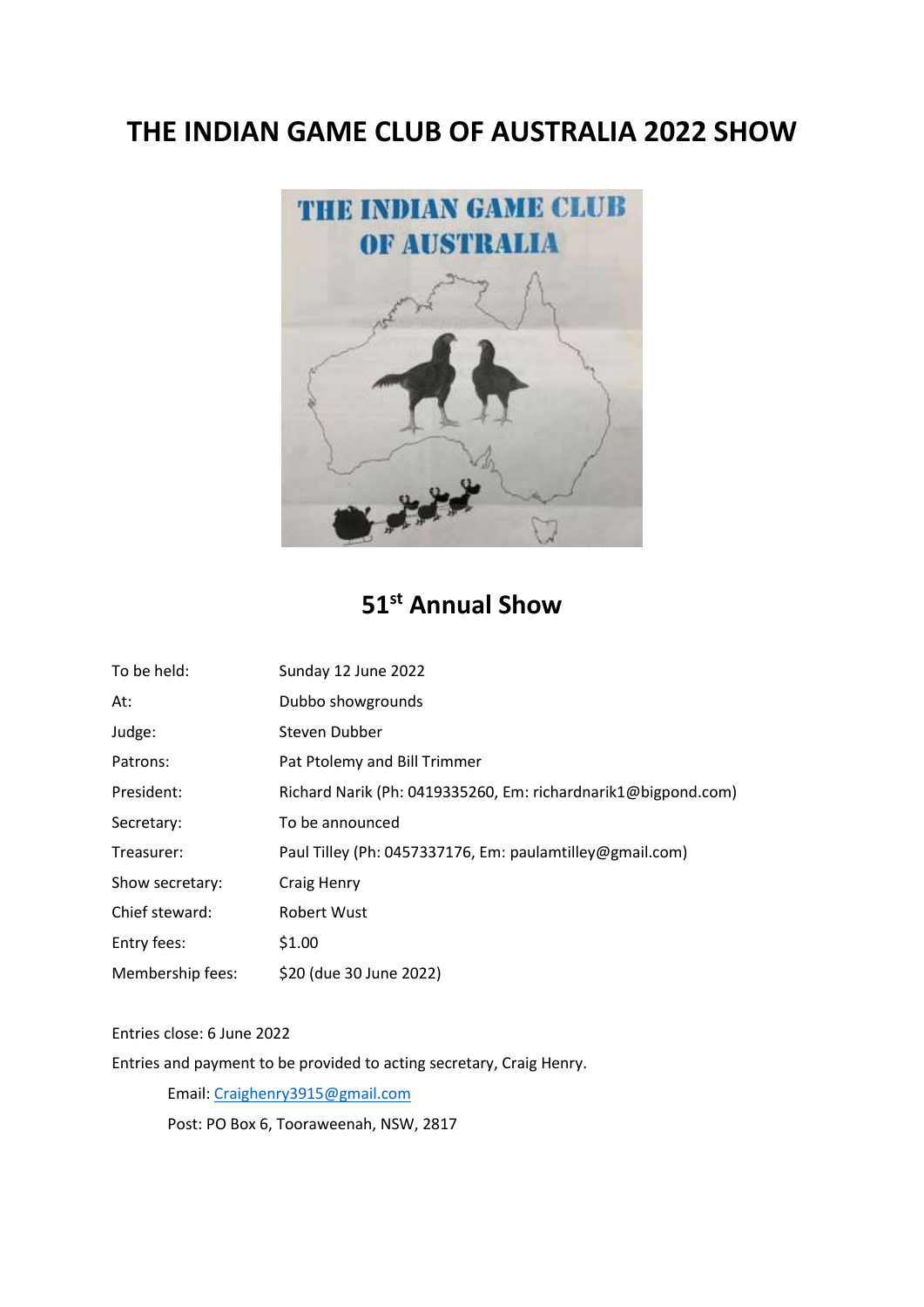|                                     | <b>Schedule of Classes</b> |                                                   |                                           |               |  |
|-------------------------------------|----------------------------|---------------------------------------------------|-------------------------------------------|---------------|--|
| <b>Large Fowl</b>                   | <b>Cock</b>                | <b>Hen</b>                                        | <b>Cockerel</b>                           | <b>Pullet</b> |  |
| <b>Indian Dark</b>                  | 1                          | 2                                                 | 3                                         | 4             |  |
| Jubilee                             | 5                          | 6                                                 | 7                                         | 8             |  |
| <b>Blue-laced</b>                   | 9                          | 10                                                | 11                                        | 12            |  |
|                                     |                            |                                                   |                                           |               |  |
| <b>Bantams</b>                      |                            |                                                   |                                           |               |  |
| <b>Indian Dark</b>                  | 13                         | 14                                                | 15                                        | 16            |  |
| Jubilee                             | 17                         | 18                                                | 19                                        | 20            |  |
| Blue-laced                          | 21                         | 22                                                | 23                                        | 24            |  |
| Non-standard                        | 25                         | 26                                                | 27                                        | 28            |  |
| Large breeding pair AC              | 29                         |                                                   |                                           |               |  |
| Bantam breeding pair AC             | 30                         |                                                   |                                           |               |  |
|                                     |                            |                                                   |                                           |               |  |
| Bird of Show:                       |                            | Perpetual trophy and sash                         |                                           |               |  |
| Champion large fowl:                |                            | HG Sommerville perpetual trophy                   |                                           |               |  |
| Champion bantam                     |                            | HG Sommerville perpetual trophy                   |                                           |               |  |
| Best prepared exhibit:              |                            | Perpetual trophy and sash                         |                                           |               |  |
| Most successful exhibitor:          |                            | Trophy and sash                                   |                                           |               |  |
| Bird of Show:                       |                            |                                                   | \$300 (provided by club), trophy and sash |               |  |
| Champion large fowl:                |                            | \$100 (donated by Paul Tilley), trophy and sash   |                                           |               |  |
| Champion bantam:                    |                            | \$100 (donated by Paul Tilley), trophy and sash   |                                           |               |  |
| Champion large dark:                |                            | \$50 (donated by Craig Henry), trophy and sash    |                                           |               |  |
| Reserve champion large dark:        |                            | \$25, trophy and sash                             |                                           |               |  |
| Champion large jubilee:             |                            | \$50 (donated by Charles Hutton), trophy and sash |                                           |               |  |
| Reserve champion large jubilee:     |                            | \$25, trophy and sash                             |                                           |               |  |
| Champion large blue-laced:          |                            | \$50 (donated by Kevin Turner), trophy and sash   |                                           |               |  |
| Reserve champion large blue-laced:  |                            | \$25, trophy and sash                             |                                           |               |  |
| Champion dark bantam:               |                            | \$50 (donated by Craig Henry), trophy and sash    |                                           |               |  |
| Reserve champion bantam dark:       |                            | \$25 trophy and sash                              |                                           |               |  |
| Champion bantam jubilee:            |                            | \$50 (donated by Charles Hutton), trophy and sash |                                           |               |  |
| Reserve champion bantam jubilee:    |                            | \$25, trophy and sash                             |                                           |               |  |
| Champion bantam blue-laced:         |                            | \$50, (donated by Kevin Turner), trophy and sash  |                                           |               |  |
| Reserve champion bantam blue-laced: |                            | \$25, trophy and sash                             |                                           |               |  |
| Campion pair:                       |                            | \$30, trophy and sash                             |                                           |               |  |
| Reserve champion pair:              |                            | \$20, trophy and sash                             |                                           |               |  |
| Non-standard male and female:       |                            | \$25 each                                         |                                           |               |  |
| Junior best bird:                   |                            | \$30, trophy and sash                             |                                           |               |  |
| Reserve junior best bird:           |                            | \$20, trophy and sash                             |                                           |               |  |
| Junior best large:                  |                            | \$20, trophy and sash                             |                                           |               |  |
| Junior best bantam:                 |                            | \$20, trophy and sash                             |                                           |               |  |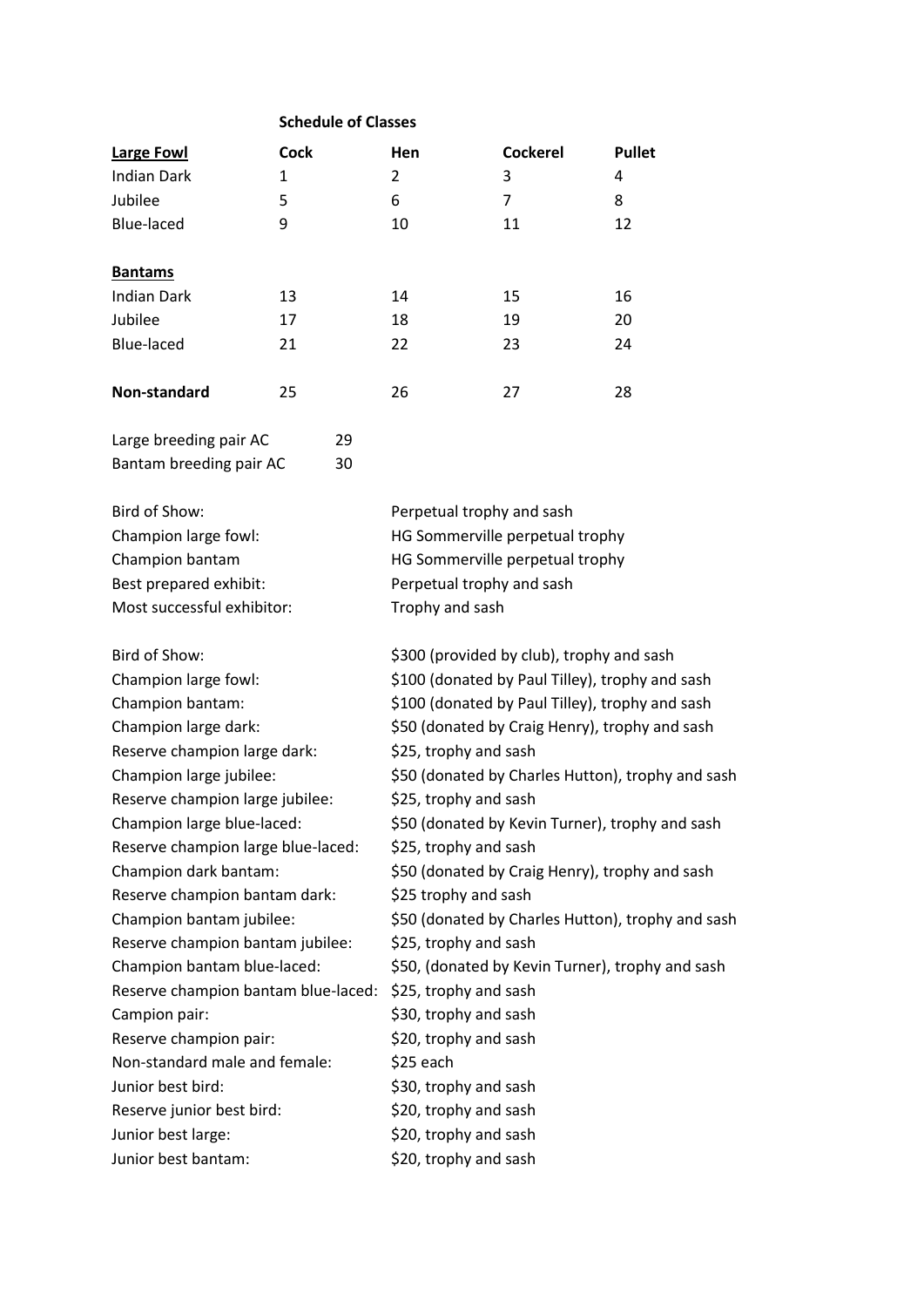Prize cards: 1 <sup>st</sup>, 2<sup>nd</sup>, 3<sup>rd</sup> and champion Classes with over 15 entries:  $4<sup>th</sup>$ , 5<sup>th</sup> and 6<sup>th</sup> will be awarded

Shed open for penning of birds from 1pm to 5pm Saturday. Birds to be penned by 8am Sunday. Club meeting 8am to 9am. Judging starts after meeting.

Raffle: to be run on the day (details to be provided on our Facebook page)

Dinner: 11 June at Club Dubbo (details to be provided on our Facebook page)

Accommodation: Many options in Dubbo, including the Abel Tasman across the road from the showground (see Richard's message on our Facebook page)

Conditions of entry

- 1. Entries will not be accepted without fees
- 2. Care taken but the club accepts no responsibility
- 3. The club reserves the right to refuse any entry
- 4. All feed and water containers must be removed before judging starts
- 5. All birds to be penned by 9.00am sharp
- 6. Cheques payable to The Indian Game Club of Australia
- 7. Most successful exhibitor points:  $1^{st}$  (4 points),  $2^{nd}$  (2 points),  $3^{rd}$  (1 point). In the event of a tie, 1 point for specials.

Other information will be provided on our Facebook page (The Indian Game Club of Australia) as things come together for the show.